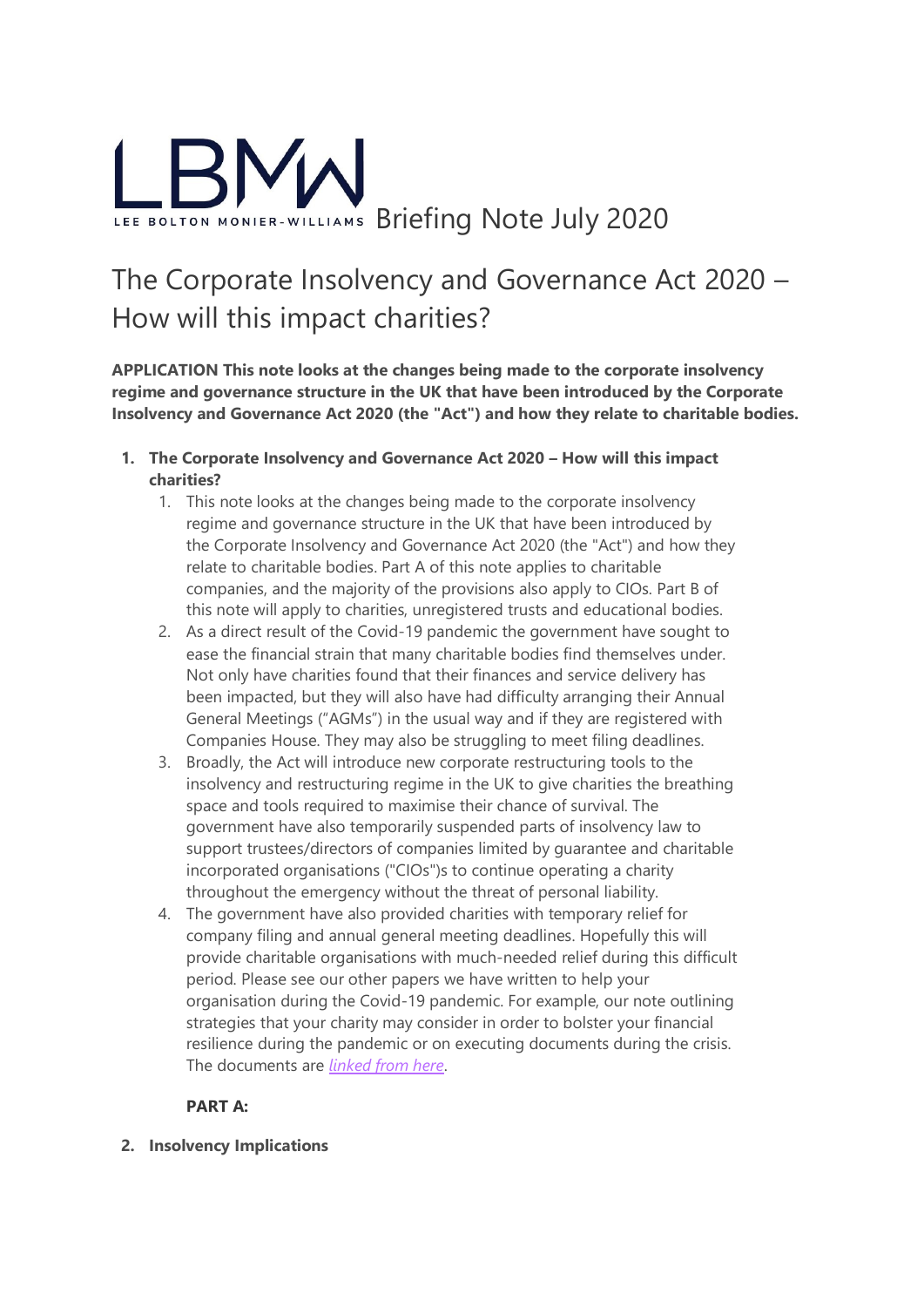- 1. The Act has introduced several measures to help charities avoid insolvency during this period of economic hardship and uncertainty. These provisions apply to charitable companies, and the majority of the provisions also apply to CIOs. The key insolvency provisions that will apply to charities are summarised below:
	- 1. Moratoriums, offering companies and CIOs breathing space from debt enforcement action so they have the chance to explore options for rescue or restructure;
	- 2. limiting termination clauses in supply contracts, to provide for continuity of supplies so companies and CIOs can carry on operating;
	- 3. preventing a landlord from exercising a right of forfeiture of a lease due to non-payment of rent during the moratorium period;
	- 4. temporary suspension of wrongful trading provisions from 26 March to 30 September 2020, allowing company directors and trustee directors of CIOs to continue operating a charity through the emergency without the threat of personal liability;
	- 5. temporary suspension of the use of statutory demands and a restriction on winding up petitions, where a company or CIO cannot pay its bills due to the coronavirus emergency;

#### and

- 6. support for viable companies struggling with debt to restructure under a new procedure - these provisions do not apply to CIOs.
- 2. The provision removing the threat of personal liability for wrongful trading faced by directors who try to keep a company afloat will only be relevant to charities established as companies under the Companies Act 2006, as the wrongful trading rules do not apply to other charitable structures in any case. It is also relevant to trading subsidiaries of charities.
- 3. Under the normal provisions, a trustee/director may be liable to contribute personally to the charity/trading company if at some point before the commencement of winding up they knew, or ought to have known, that there was no reasonable prospect of the company avoiding balance sheet insolvency. The Act has introduced the assumption that in the period between 1 March and 30 June a director, or trustee, is not responsible for worsening the financial position. Note however that the concept of a moratorium brings with it its own offences, as the company is under a greater degree of supervision by a "monitor" during the time that normal insolvency law is put on hold.

## **3. AGMs and other meetings**

- 1. The Covid-19 pandemic has had a major impact on charity events and the government's public health advice has left many charities with no choice but to postpone or cancel their AGMs as well as other crucial meetings. The Act allows for some flexibility for CIOs and other charitable organisations, including provisions for the following:
	- 1. AGMs for CIOS, community benefit and friendly societies that were required to be held between 26 March 2020 and 21 August 2020 can be delayed until 30 September at the latest. This will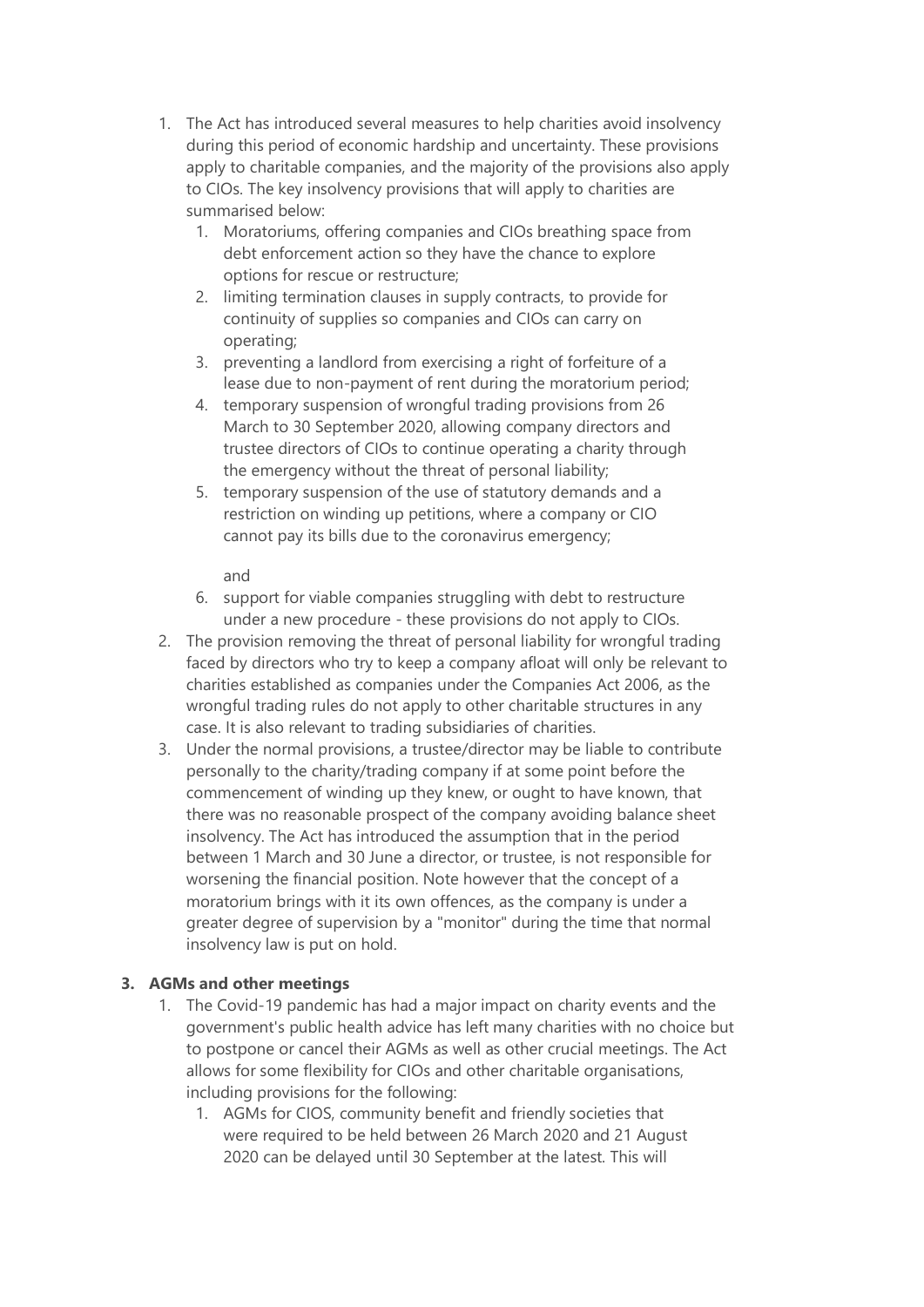temporarily override the timing requirements in a charity's govern 2020ing document.

- 2. The deadline of 30 September could be extended by the government if required.
- 3. AGMs for unincorporated charities are not covered by the Act but an alternative for trustees of these charities is to change the requirements in the governing document about their timing.
- 2. The Charity Commission (the "Commission") have stated that if neither of the options are available, trustees of any type of charity can decide it is necessary to cancel or postpone any meeting, but the decisions should be recorded to demonstrate good governance of the charity.
- 3. The Commission have also recognised the difficulty of face-to-face meetings during the pandemic and have asked charities to review their governing documents to see if there are clauses allowing meetings to be held virtually or by teleconference. Again, the Commission state that if there is no such clause, they "will understand but you should record this decision and that you have done this to demonstrate good governance of your charity".
- 4. The Act contains specific provisions in relation to members' meetings (not trustee / director meetings) of CIOs or charitable companies (as well as community benefit and friendly societies), held between 26 March 2020 and 30 September 2020 (pending a further extension if necessary):
	- 1. Members' meetings can be held by phone / video or other electronic means, even if the governing document requires them to be held physically face-to-face;
	- 2. Members still have the right to vote, but the charity can require this to be done electronically, or by other means (such as by post); and
	- 3. Members will not have the right to attend a meeting in person or participate in meetings other than to vote.
- 5. If planning to rely on these provisions, it will be essential to record the rationale for doing so in the minutes of the meeting as well as the actual decision. In addition, the normal requirements for the meeting such as quorum and any voting rights and record of votes must be met.

## **4. Filing Deadlines**

- 1. If a charity is registered at Companies House, the government have introduced a temporary measure to extend deadlines for filing certain documents. This will help those charities that are registered with Companies House and that are currently struggling to meet these deadlines. The extensions include the following:
	- 1. Notifications to Companies House of changes to directors (or trustees) and secretaries and of the registered office (extended from 14 to 42 days);
	- 2. deadline for submission of accounts has been extended by three months (N.B. this may not apply if a company has already extended its accounts filing deadline. In addition, companies should also be aware that a deadline will not be extended next year if it falls on or after 6 April 2021);
	- 3. delivery of confirmation statements extended to 42 days; and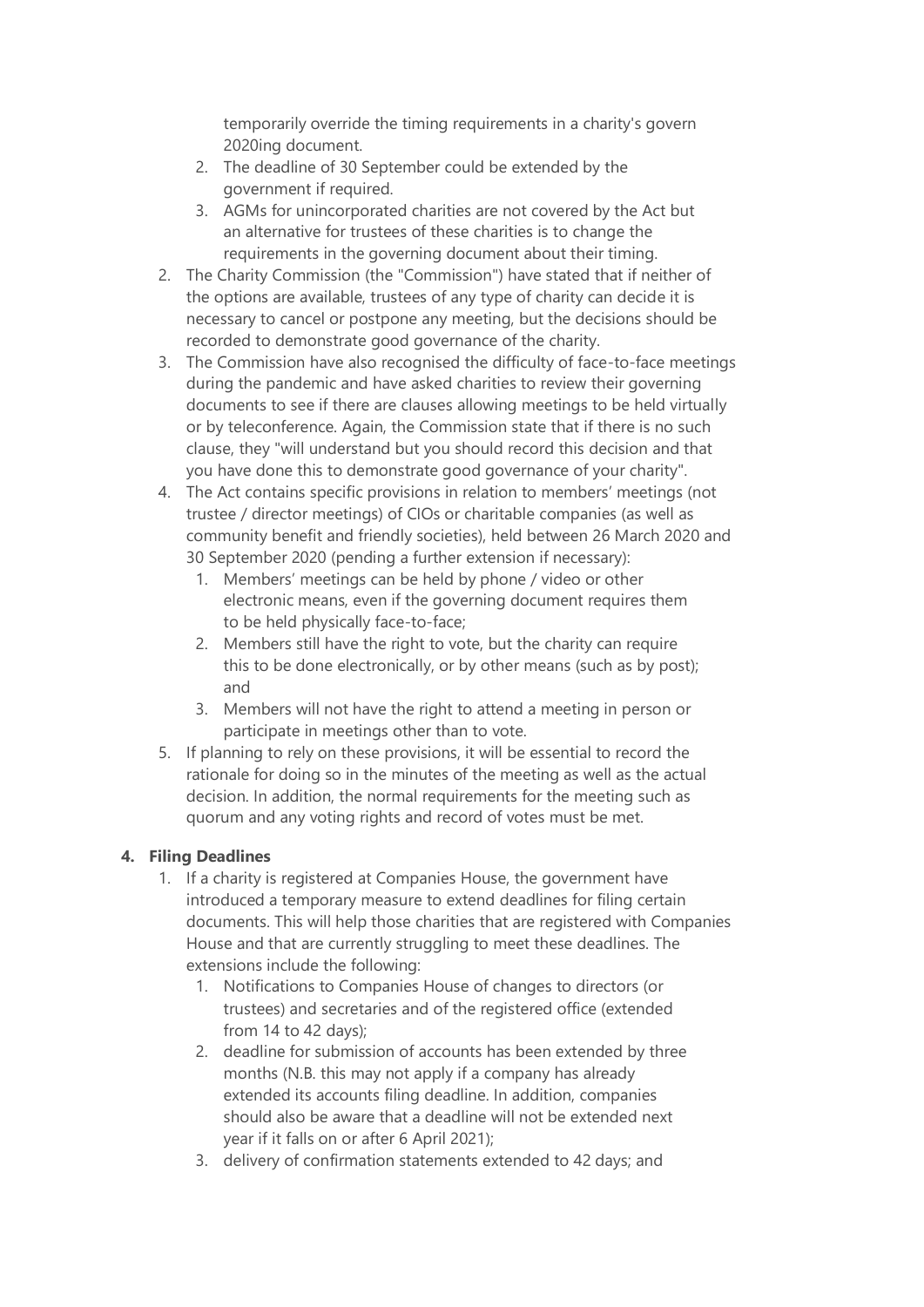- 4. registration of charges extended from 21 to 31 days (except where the period has been extended by the court).
- 2. Companies House has produced further information and guidance on these provisions here. If in doubt, companies should contact Companies House rather than risk missing a deadline.

#### **Part B:**

#### **5. The Act does not apply to all charities, unregistered trusts and educational bodies**

- 1. The Act does not apply to all charities as certain charitable bodies have not been included in the provisions of the Act. For example, the provisions relating to temporary relaxations on AGMs and members' meetings do not apply to charities that are unincorporated such as charitable trusts, Royal Charter charities, charities incorporated under Part 12 of the Charities Act 2011, charities incorporated under statute (eg the National Trust) and unincorporated associations
- 2. The government's rationale for leaving out various charitable organisations is that the Act was an emergency piece of legislation that was fast tracked through Parliament. Therefore, in the interests of expediency, the government decided to cover the most common form of corporate charitable organisations (i.e. CIOs and companies limited by guarantee). They could therefore pass the Act without addressing the issue of the more complex charitable bodies that may have held up the passage of the Act.
- 3. Despite not being given the same direct assistance by the Act, other charitable bodies such as charities governed by statute or by Royal Charter should take some comfort from the words of the Commission. The Commission have released guidance in relation to Covid-19 stating that they will "take a pragmatic and proportionate approach where members' meetings need to be postponed or held virtually in order to comply with social distancing, even where this may appear to be contrary to the rules of the charity's governing document".

#### **6. Final Thoughts**

- 1. The Act provides some much-needed clarity to certain charitable organisations during this unprecedented period of uncertainty and financial difficulty. Companies House have provided extensions and clarified deadlines for filing certain documents.
	- 1. In addition, rules on how AGMs and other meetings may take place have been relaxed to allow for virtual meetings during the crisis. Clearly the Commission will also be acting in a proportionate manner towards those charities not covered by the Act if they make sure they can demonstrate in the minutes of their meetings why and how certain decisions have been made, along with a clear summary of the voting record. It is likely that the Charity Commission will be sympathetic towards these organisations.
- 2. Although the changes brought about by the Act will be helpful to a number of charitable organisations and provide relief and certainty, it is important to remember that many of these changes are currently temporary. It is difficult to tell whilst we are still in the midst of the crisis what the long-term